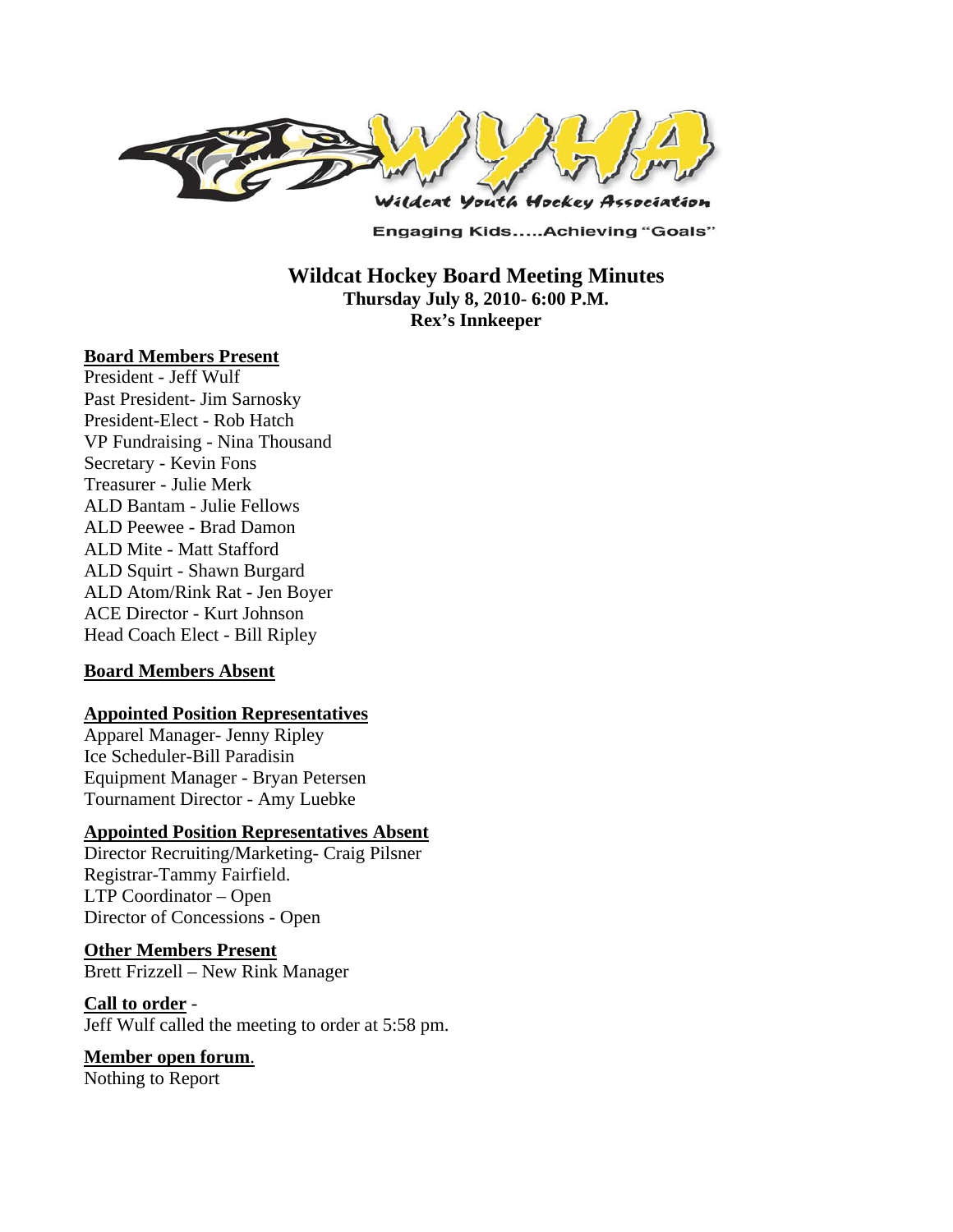#### **Approval of prior meeting minutes**.

Nina thousand made a motion to approve the June meeting minutes, Jim Sarnosky seconded. Motion carried unanimously.

#### **Approval of agenda**

Brad Damon made a motion to approve the agenda, Shawn Burgard seconded. Motion carried unanimously.

**Approval of bills –**  There were no bills needing approval.

**Reports: Treasurer:**  Reviewed Current Statements. Will leave checks as one signature required. Will also order checks.

#### **LTP:**

#### **Atom/Rink Rat:**

Nothing to report.

**Mite ALD :.**  Nothing to report.

**Squirt ALD:**  Nothing to report.

**Pee Wee :**  Nothing to report.

**Bantam:**  Nothing to report.

**Equipment :**  Nothing to report.

#### **Fundraising:**

- Parade of homes made \$2700
- Need a Bucky Book Chairperson
- The Wreath Chair is Becky Thompson

Nina thousand made a motion to increase the volunteer hours from 16 to 20 hours and the buyout from \$200 to \$400. Jen Boyer Seconded, Motion carried unanimously.

For Tournament Hours will assign teams to time periods vs individual scheduling.

# **Apparel:**

Nothing to report.

# **Registrar-**

Kevin will blast another e-mail about the number of days left for the \$50 discount. ALD's need to start pushing the registration to help determine number of teams and amount of Ice needed.

# **Ice scheduler-**

Nothing to report.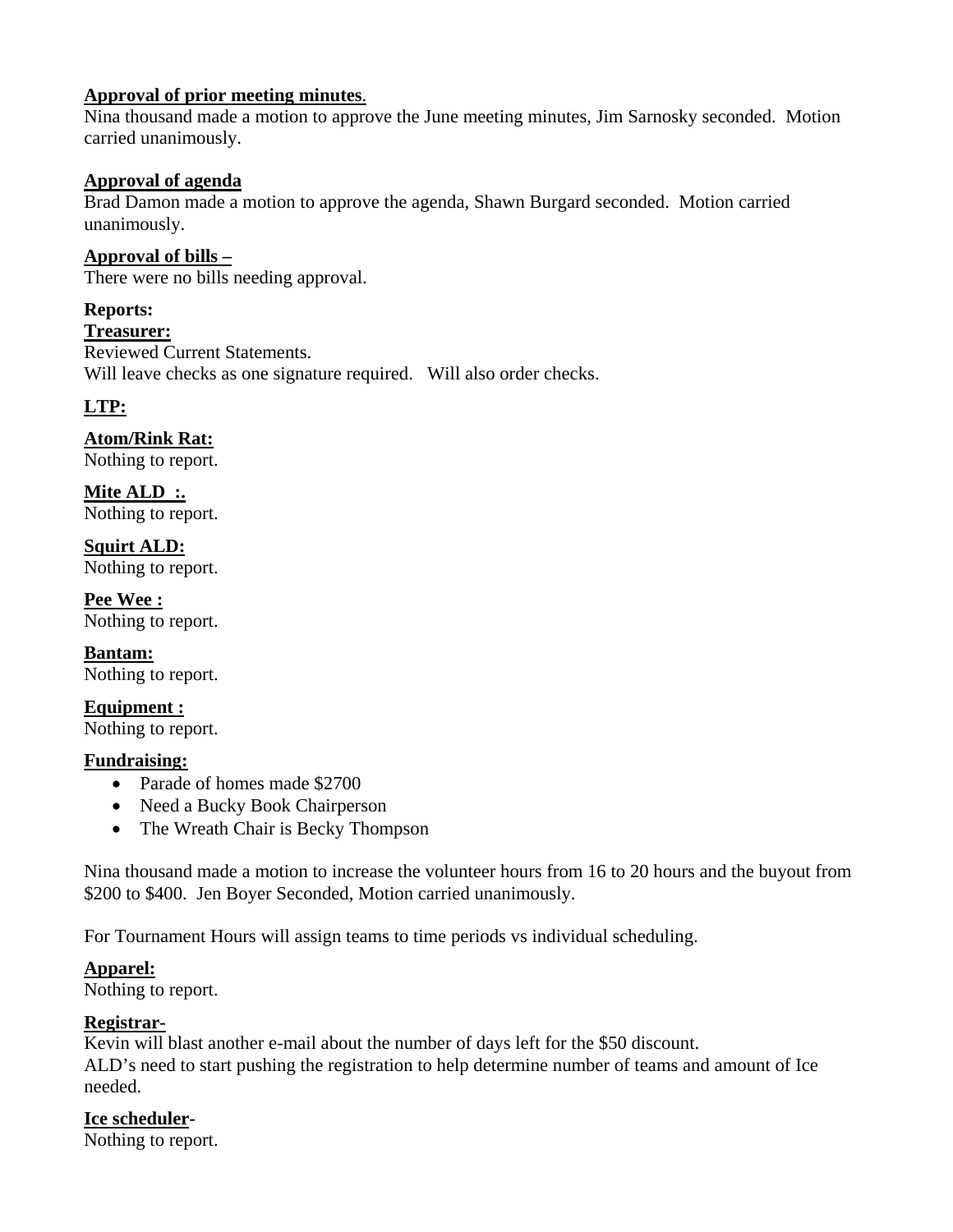#### **Marketing Director:**

- Working on Adopt a Highway on Hogan road from Highway 19 to Arboretum
- Joining the Waunakee Chamber of Commerce (What about Deforest?)

#### **Ace Director:**

May have a Coordinator and coach for Learn to Play

#### **Tournament Director:**

- 6 people made the meeting but more contacted Amy that they were interested
- Have Name Sponsors for the Tournaments
- Need to Register the Tournaments with WAHA at \$100 each tournament.
- Adding a Tournament tab and some information to the Web Site.

#### **Director of Concessions:**

Nina thousand made a motion to nominate John Mulcahey to the Director of Concessions position for a period of one year with no skater fees, no raffle ticket requirement, and no required volunteer hours. Jim Sarnosky seconded. Motion carried unanimously.

# **Old Business;**

# **Monthly Board Meeting date, time & location**

Will review after Rink Opens

- **Concessions/Rink Business update Jim (30 minutes)**  We will be responsible for staffing concessions for youth games and open skate.
- A donor stepped up and the rink floor will now be concrete vs Sand.
- The rink maybe 2-3 weeks ahead of schedule

# **Parent handbook revisions for 2010/2011**

Kevin will send out the current handbook with suggested changes or areas needing updates highlighted. Need to be done by August meeting.

# **Open Appointed Positions and plan to Fill – (Contact Jeff Wulf)**

- Registrar (Shadow Tammy for a year) Need to recruit for this position ASAP, everyone should talk to someone they know who may be good for this position so they can start shadowing Tammy.
- Learn to play Coordinator Kurt may have a person

# **Registration [in person] July 27th**

# **New Business:**

Brett Frizzell introduced himself, he is the new Rink Manager. Gave a little background on himself and the status of the rink.